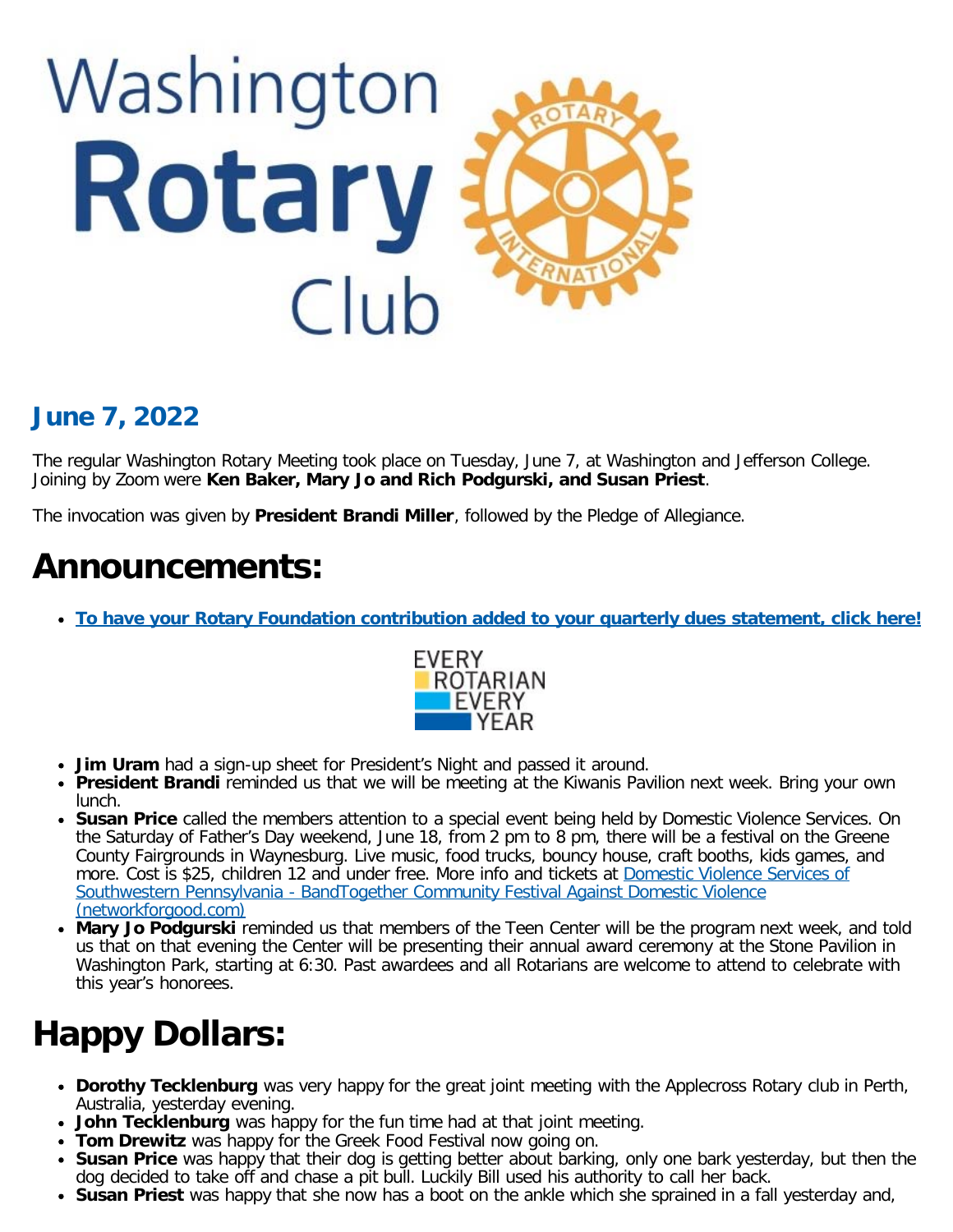since it is her left foot, she will be able to drive and plans to be back in person next week.

# **DISTRICT CONFERENCE UPDATE**



As everyone knows or should know, the District Conference is being held at 7-Springs on June 24, 25 and ending on the 26<sup>th</sup> with the annual Memorial Service to honor those Rotarians who have been lost over the past Rotary year. To that, our Club has lost 4 valuable members **Joe Gisoni, Phil Rush, PDG Bob Hilberry, and PDG Andy Uram.**

All Rotarians have received registration forms and as several club members have leadership roles in this conference will you be there to support our district and our club?

Activities at the Conference will support Polio Plus, Food Banks, Veteran's needs, and your participation is needed not only to support the needs of our community but to help maintain the status of the Washington Rotary Club in the District. The merger of our District with another was compounded with the onset of Covid and all Clubs have been struggling with like issues. Bottom line, please give thought to attending at least one day if not totally. Our Club will again oversee the "Cork Pull Wine Game" in the House of Friendship. Whether you attend or not, you are being asked to be supportive by donating a bottle or two of wine to the "cause". **Susan** and **Bill Price** are in charge of collecting the wine or cash donations for the purchase of wine, District wide. We have only 2 meetings until the Conference so bring a bottle or two to the meeting or make a cash donation. If you are unable to attend each Tuesday, pick up a bottle or two and call or email the Prices…they can supply pickup service. Another alternative is to drop your donation at Brad's or at the Bar Association and either **Brad** or **Kathy** will see to it the wine is delivered.

Last year the District raised \$1580 with this project with the money going to Polio Plus and it was felt to be a great success….Can we maintain or improve on this effort?

As always, a "strong District" must be maintained by "strong Clubs" and we must continue to be a force for good in our District as well as in our community.

Any questions or concerns please contact **Bill** or **Susan Price** by email or phone. susan.sprice@gmail.com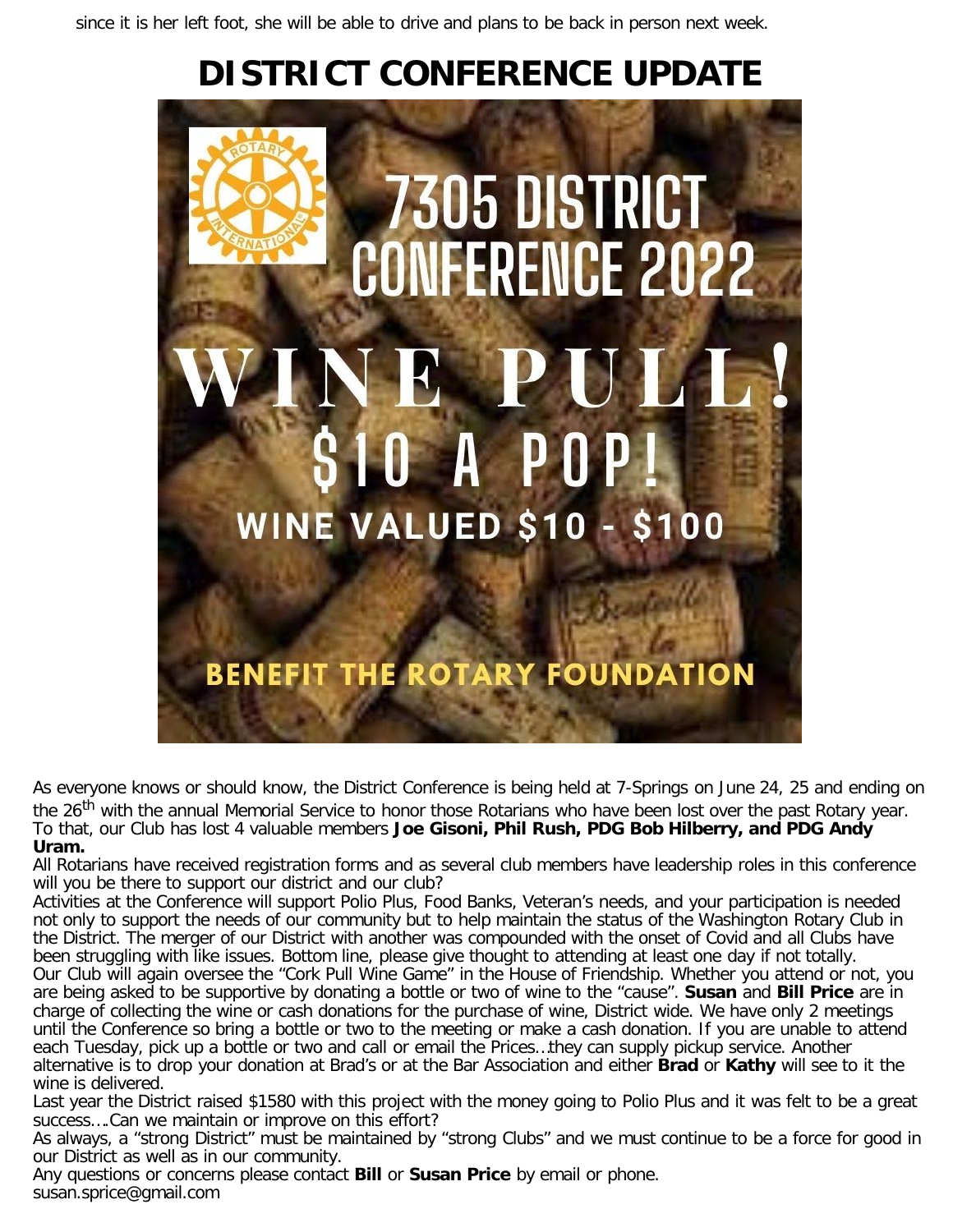## **Program: Dorothy Tecklenburg - Zoom meeting with the Applecross Club.**



A joint special Zoom meeting with the **Applecross Rotary Club of Perth, Australia** took place at 7pm, on Monday. It was arranged by **Chris Whelan** in Perth and the **Tecklenburgs** in Washington.

Seventeen members of the Washington club attended. The meeting was a chance to get to know each other and discuss general concerns about club growth, and to introduce the Washington Club members to an opportunity to work on a joint service project in Africa.

The meeting began with a view of the winter landscape beside the Swan River before moving inside for the breakfast meeting of the Applecross club. About a half hour was spent in meeting members of the respective clubs. **Tom Drewitz, Kathy Sabol**, and **Park Burroughs** shared their Rotary journeys.

The formal meeting in Perth began with an acknowledgement of Country. The Australians acknowledged the native tribe **Wadjuck Nynugar**. (In comments, **Mary Jo Podgurski** told us that she acknowledges the native Shawnee of Western Pa in many of her presentations.)

Then **President Brandi Miller** gave a brief history of our club, followed by a presentation from Perth on the history of their club. The Applecross club is 50 years old and has 30 active members, with another 17 members in different categories, including associate members. Their big event every year is the Jacaranda Festival. During the flowering of the Jacaranda the club holds an event with about 160 stalls which draws between 10 and 15 thousand people and raises between \$20,000 and \$50,000 Australian dollars. Covid has impacted this as it has everything else. Their next two presidents are both in their 30's. They then had happy dollars.

There was a discussion between **Joe Piszczor** and **Tom Anderson** about the challenges of recruiting new members. Joe spoke of the demographic dip which Washington faces. We are working on membership options. Younger people are looking for a place which offers fellowship, and opportunities for family-friendly hands-on service to the community. The work of Rotary needs to appeal to younger potential members. Our club is experimenting with different meeting options and working on ways to address the cost of membership and time constraints. Joe congratulated the Applecross club on building young leaders.

**Tom Anderson** spoke about the need to review how the club operates. What works? What needs to change? What is important to keep? The Applecross Club is a social club, working to appeal to potential members. They recently spoke to the Chamber of Commerce, seeking to change the old image of Rotary. They want to find out what younger potential members want to do to serve the community.

<https://www.mamarespond.org/about-us>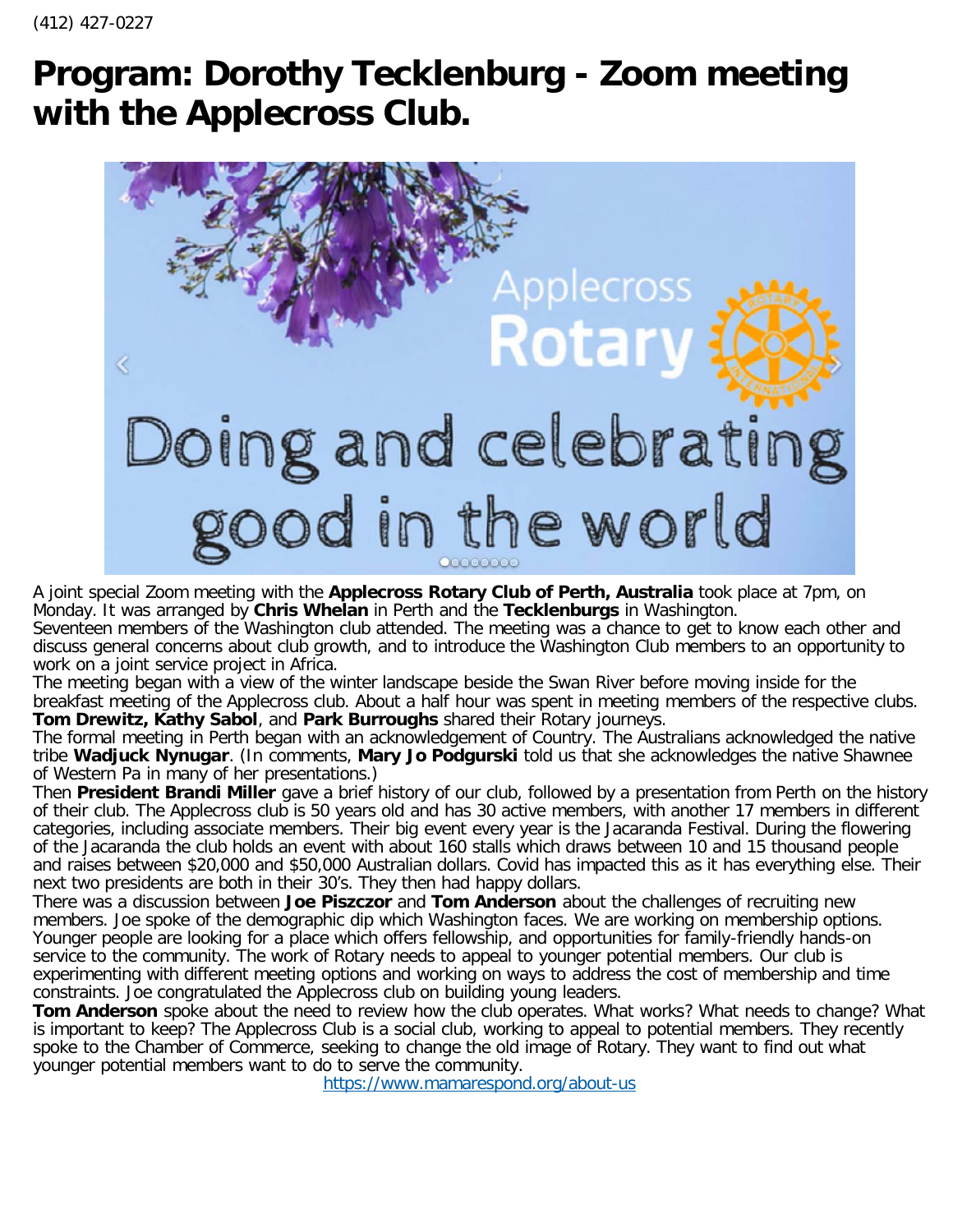# **OUR MISSION**



"Improving health for better education"

We seek to alleviate curable disabilities and treat lifelong disabilities by connecting children to appropriate medical resources.

In doing so, we strive to ensure that students with disabilities have equal educational opportunities.

We seek local sponsorship for surgery and treatment while covering overhead costs.

Then we had a presentation from Erin from **MAMA Respond**, an Australian organization working to improve the environment for special needs children in Kenya. They have a several-pronged approach to the needs: Wheelchairs, Special Needs Unit to provide education, Women's Training Center, Mothers' Group, Medical Support, and Community Outreach. They had approached the Applecross Club for help in creating a facility for educating the children, only to discover that RI will not fund bricks and mortar. They settled on building a toilet facility to be used with the proposed building, and that met RI standards. The funds were raised, with the help of friends of members in other countries. This is how the **Tecklenburgs** became aware of the project, and Dorothy's experience with the Bondo project offered valuable information.

Through other sources of funds, the main building is done, but it is an empty shell. They need all the equipment which transform it into a learning place. That is what the Applecross Club is asking Washington Rotary to partner with them to raise the \$10,000 to \$20,000 needed. Because of the volatile economics, they are still trying to get a firmer figure on the costs. It was proposed that **Chris Whalen** and someone from our club should work together to flesh out what is needed. **Dorothy Tecklenburg** offered and was obviously the unanimous choice of all. The meeting closed with **President Brandi Miller** thanking the Applecross club for arranging this special joint club program. She is excited about the potential and urges the two clubs to stay connected. A member from Applecross spoke about the way technology has expanded our ability to do service.

The meeting ended with the following, which is recited at the close of all the Applecross meetings.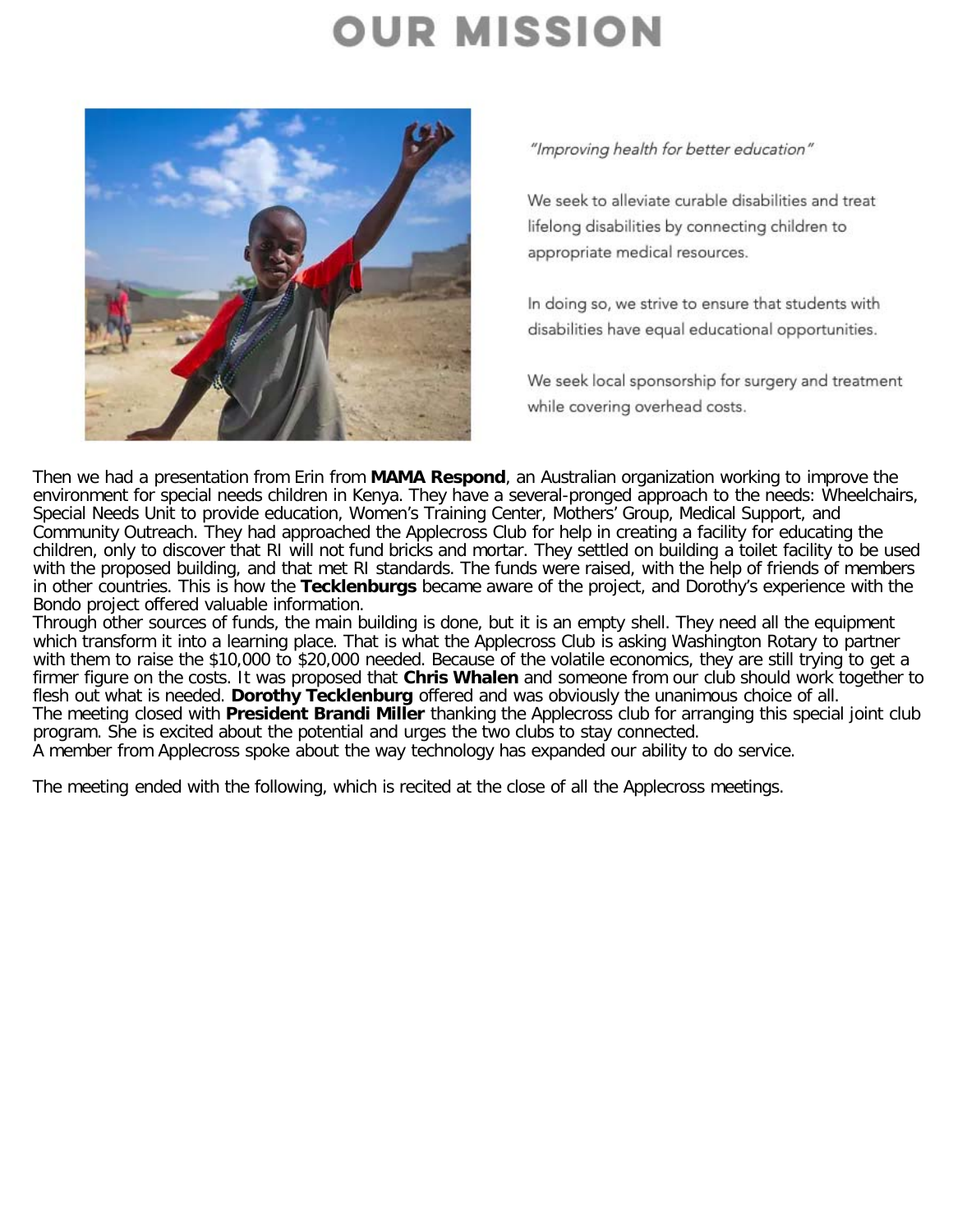

Today other members of our club shared things they noticed about the Australian Rotarians: At a 7:00 breakfast meeting, wine ended things.

- They have a unique game involving tossing two coins. Our club tried it. Members stand and place their hands in one of the three possible outcomes of tossing two coins. Two hands on the head, two hands on the tail, or one hand on each extreme. When the coins were tossed, the five members here who had two hands on their head were the winners. In Perth, winning involves wine.
- **Dorothy Tecklenburg** was struck by the resemblance between **Joe Piszczor** and one of the Australians and had to comment on it.
- The Australian club has a Sergeant-at-arms, who runs a tight ship, keeping the meeting on track. **Tom Drewitz** reminisced about the time when our club had a Sergeant-at-arms. This officer was responsible for enforcing badge and pin compliance, fining anyone who did not wear these items, but he also was an arbitrary person. He could and did fine anyone for anything he pleased. Tom remembered being fined because he was wearing an ugly tie.
- Someone picked up on a unique Perth institution, **the Perth volunteers**. The Perth volunteers consist of 2000 residents who have registered with the city to be involved in volunteer activities to improve the city. Applecross club is working to tap this pool of people who are already committed to service. It was agreed that the idea of the Perth volunteers sounds like something which Washington could use.
- Discussion moved to the proposed joint service project in Kenya. This writer was joining by Zoom and could not hear comments. Based on the answers, there seemed to be questions about the feasibility of raising between \$5,000 and \$10,000. **Dorothy Tecklenburg** was confident that we could get a matching grant. Some were concerned that there would not be enough time, but **Dorothy** said that the district has not posted any information about grants for the new year. Our club is one of a handful of clubs in the district who are even eligible to apply. Clubs had to send a member to grant training, and meet the \$100 per member in Foundation donations. Apparently, many clubs did one but not both of these.
- **Dave Hart** inserted a plug for signing up to have Foundation donations included in our quarterly bills. Remember that this must be done again every Rotary year. Look for the link in this newsletter to enroll in this painless program. If we fail to meet this goal, then no matching grant money will be available for the 2023/2024 Rotary year.
- **Dorothy Tecklenburg** was confident that other clubs in the area will want to get involved. They want to be a part of this kind of project.
- **Susan Price** said she has met a lady who is interested in joining but wants to know about PROJECTS. What are we going or going to do in service?
- **Brandi Miller** said that we need to update our recruiting materials, and this will be done. She said that **John Hopper,** who will be back June 28, wants the club to do some strategic planning and will be working on this in July.
- The board has adopted the concept of the 2-1-1 plan. We would have a regular luncheon meeting two Tuesdays a month, a happy-hour meeting once a month, and a hands-on service project one day a month. The exact logistics will be set soon.